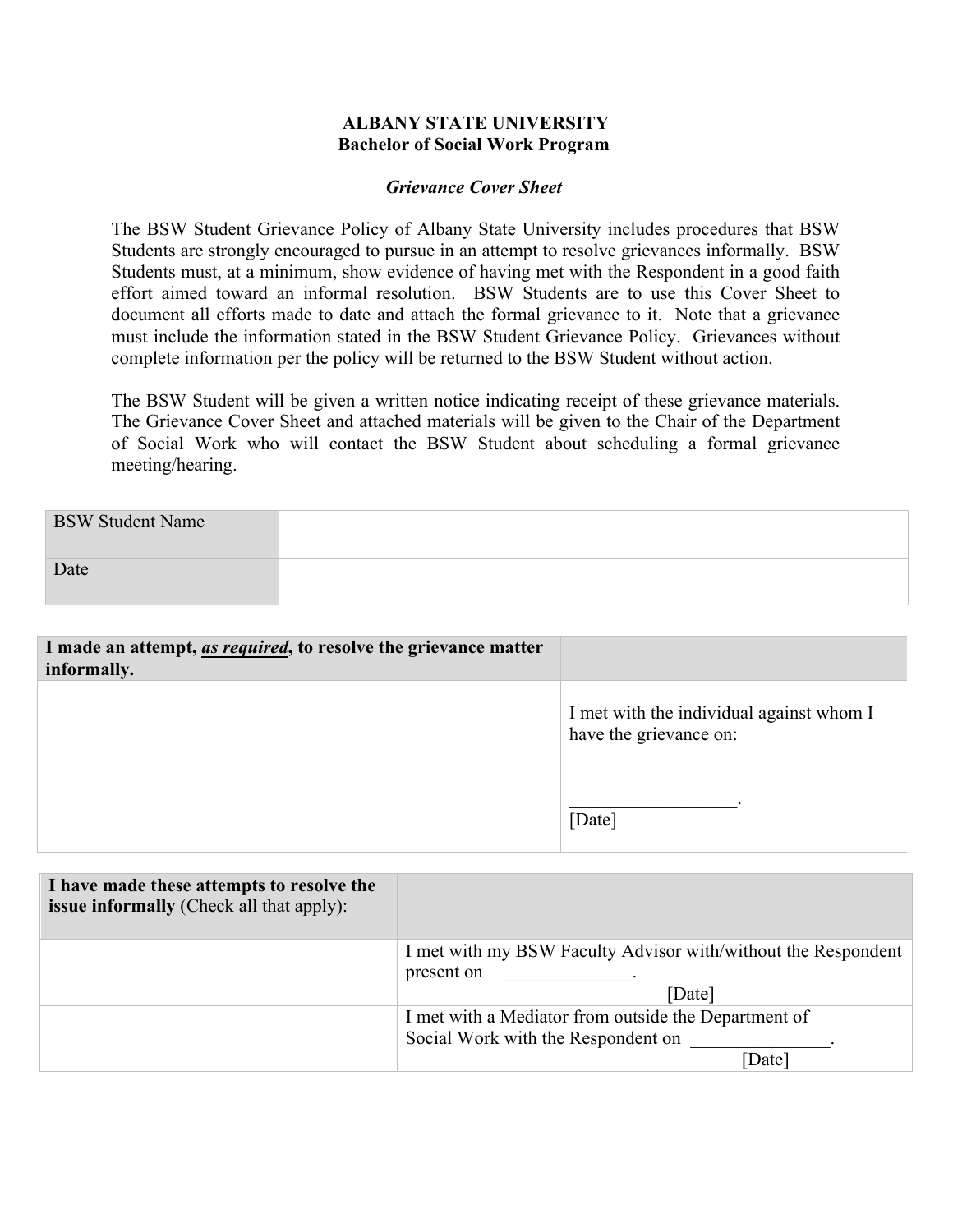## **ALBANY STATE UNIVERSITY Bachelor of Social Work Program**  *Notice of Intent to File a Grievance*

*This form is to be completed and submitted to the Office of the Chair of the Department of Social Work. The BSW Student will be asked to sign the bottom portion of this Notice of Intent to File a Grievance.* 

*The BSW Student Grievance Policy should be reviewed carefully to determine the correct steps that must be taken and the required time frames in which to proceed. Once this form is signed and dated, the BSW Student will receive a copy and a second copy will be given to the Respondent(s).* 

**By my signature below, I acknowledge that I am submitting this formal notice of grievance based on the concerns as recorded. I further attest that the facts noted in this grievance are true and based on my knowledge and understanding of the circumstance(s), the University and BSW Program Policy. My signature also serves to confirm my receipt of a copy of this grievance.**

**\_\_\_\_\_\_\_\_\_\_\_\_\_\_\_\_\_\_\_\_\_\_\_\_\_\_\_\_\_\_\_\_\_\_\_\_\_\_\_\_\_\_\_\_\_\_\_\_\_\_\_\_\_ \_\_\_\_\_\_\_\_\_\_\_\_\_\_\_\_\_\_**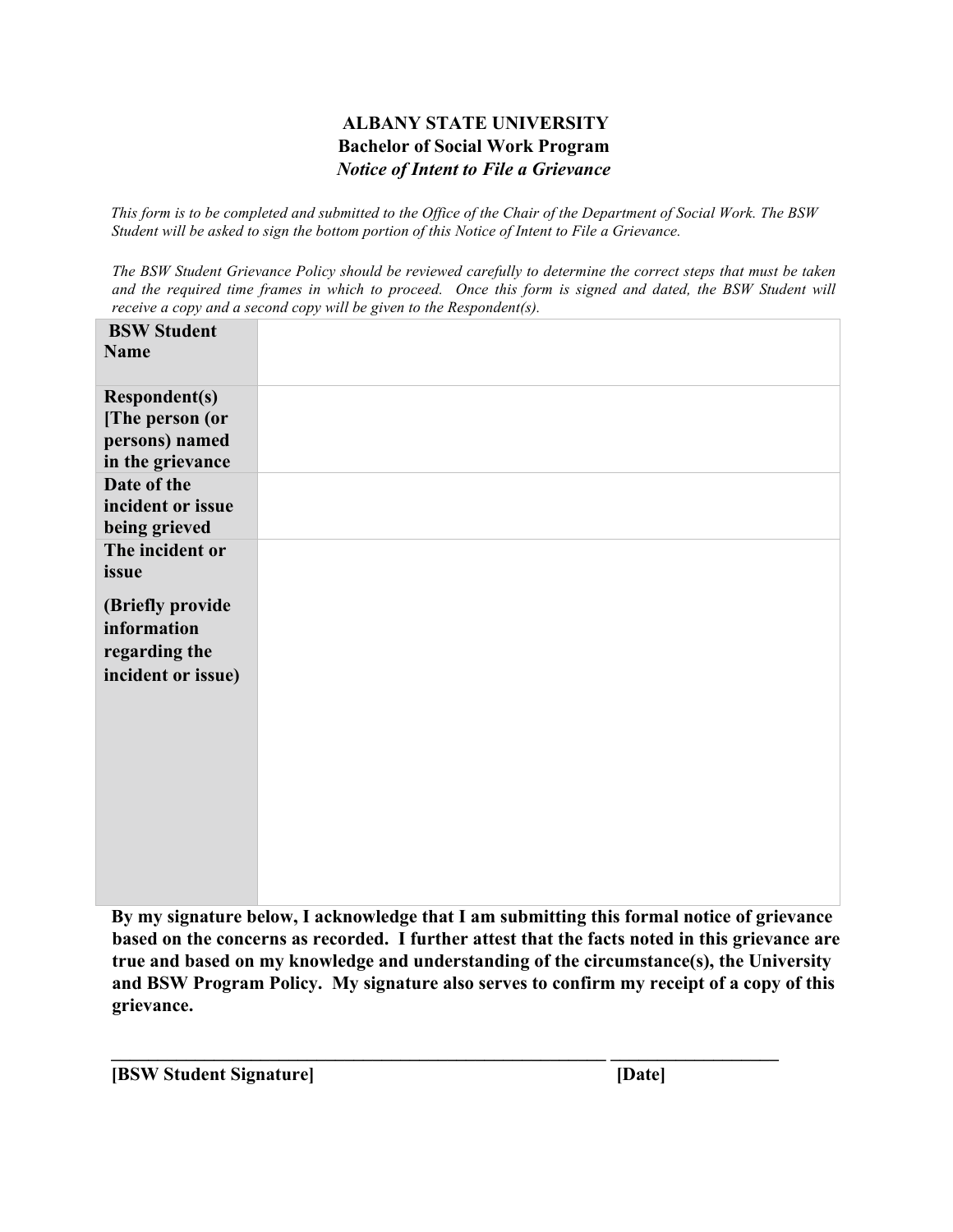# **ALBANY STATE UNIVERSITY DEPARTMENT OF SOCIAL WORK**  *BSW GRIEVANCE FORM*

*BSW Students, Faculty and Field Instructors may file a grievance utilizing this form and following the grievance policy found in the BSW Student Manual and the BSW Field Manual.*

## **Nature of the Grievance (Please check):**

| <b>Nature of the Grievance</b>                                                                                                                                                                 |
|------------------------------------------------------------------------------------------------------------------------------------------------------------------------------------------------|
| Grade of the BSW Student                                                                                                                                                                       |
| Evaluation of the BSW Student in the Field                                                                                                                                                     |
| Faculty Member's Noncompliance with Stated BSW Student Advising Policy of the<br>BSW Program or Department of Social Work                                                                      |
| Faculty Member's Noncompliance with Stated BSW Policies and Objectives on<br>Classroom Teaching within the BSW Program.                                                                        |
| Faculty Member's or Field Instructor's Noncompliance with Stated BSW Policies and<br>Objectives Regarding Field Teaching (In the Classroom or Within the Agency).                              |
| Faculty Member's or Field Instructor's Violation of Usually-Accepted Standards for<br>Professional and Ethical Behaviors in BSW Program or Departmental Activities.                            |
| Faculty Member's or Field Instructor's Noncompliance with Stated BSW Policies and<br>Objectives Regarding the Selection and/or Retention of Field Instruction Placement of<br>the BSW Student. |
| Other (Briefly Specify):                                                                                                                                                                       |
|                                                                                                                                                                                                |

| Level | : The BSW Student has negotiated with the            |
|-------|------------------------------------------------------|
|       | in attempts to resolve the issue at the noted level. |